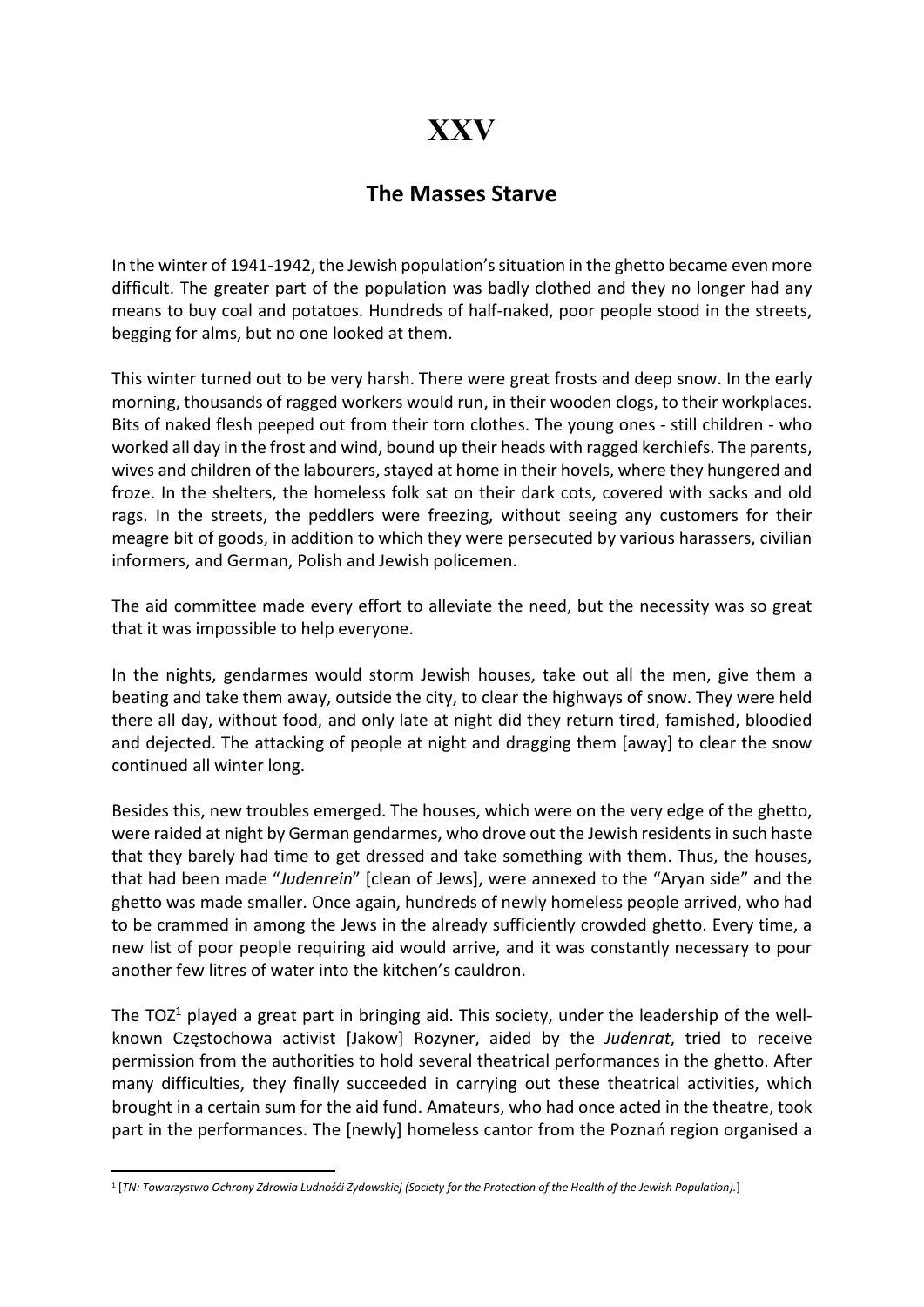mixed chorus from [amongst] the former music lovers, with solo singing. The poor, Jewish children from the orphanage also performed. Much effort was spent so that the wardrobe of the participants and the décor should be as beautiful as possible. The Jews rushed to the theatre. Firstly, everyone wanted to contribute to the aid fund and, secondly, the theatre was truly an attraction in the ghetto because, for already three years, the ghetto inhabitants had been forbidden from attending a cinema, a theatre, [or] listening to a radio. Therefore, the hall was jam-packed each time a performance was held, and each programme had to be repeated many times.

> \* \* \*

On the day of Weihnachten [Christmas] in 1941, gendarmes were stationed at all corners of the ghetto streets. They stopped every Jewish man, woman and child, stripping them all of their fur coats – in fact, any coat that had a just a little fur on it. Mounds of fur were quickly accumulated at all corners of the streets - expensive Baghdads<sup>2</sup>, karakuls [astrakhans] and foxes and other cheaper varieties of fur. All this was later taken away in freight trucks. The Jewish women and children were left standing in the harsh frost, without coats and in light clothing. They quickly ran home. The men were also left in light suits, some also without caps, if they had had fur on them. For many people, this fur had been their last item of value, which they had retained for a dark hour.

On the following morning, notifications from the Judenrat were pasted, all the gates of the ghetto, to the effect that the German authorities demanded of all the Jews, to present, over the course of the day, all the furs in their possession. If furs were found with a Jew after this deadline, he would be shot.

This notification caused a great commotion. Many Jews sold expensive furs to the Poles for a truly small amount of money. They reckoned that something was better than nothing. Others, on their part, gave the furs to their Polish acquaintances for "safekeeping", until the bad times passed. But the greatest part of the populace was afraid of the threat and presented the furs to the Germans. In each building two people were appointed to gather the furs from all the tenants and to present them to the Judenrat. The Judenrat's large rooms were soon filled with sacks of the collected furs, and German and Polish policemen were put on watch. From the Judenrat, the items were later taken over to the "Aryan side" to a large premises, where all the Jewish furriers, whom the Judenrat was forced to provide, were seated. For months, the Jewish craftsmen reworked the furs into different garments for the German soldiers, who were fighting on the Russian front in great frosts.

The Germans were very pleased with the work of the Częstochowa Jewish furriers, and large transports of Jewish furs arrived also from other cities and were reworked in our city.

However, the Jews went about in their light summer clothing. On some garments, from whose collars and sleeves the fur trimmings forbidden for Jews had been removed, the lining could be seen peeping out and, later, people sewed on some bit of material that they had. Thus,

 $2$  [TN: We have as yet been unable to ascertain what type of fur or fleece this was.]